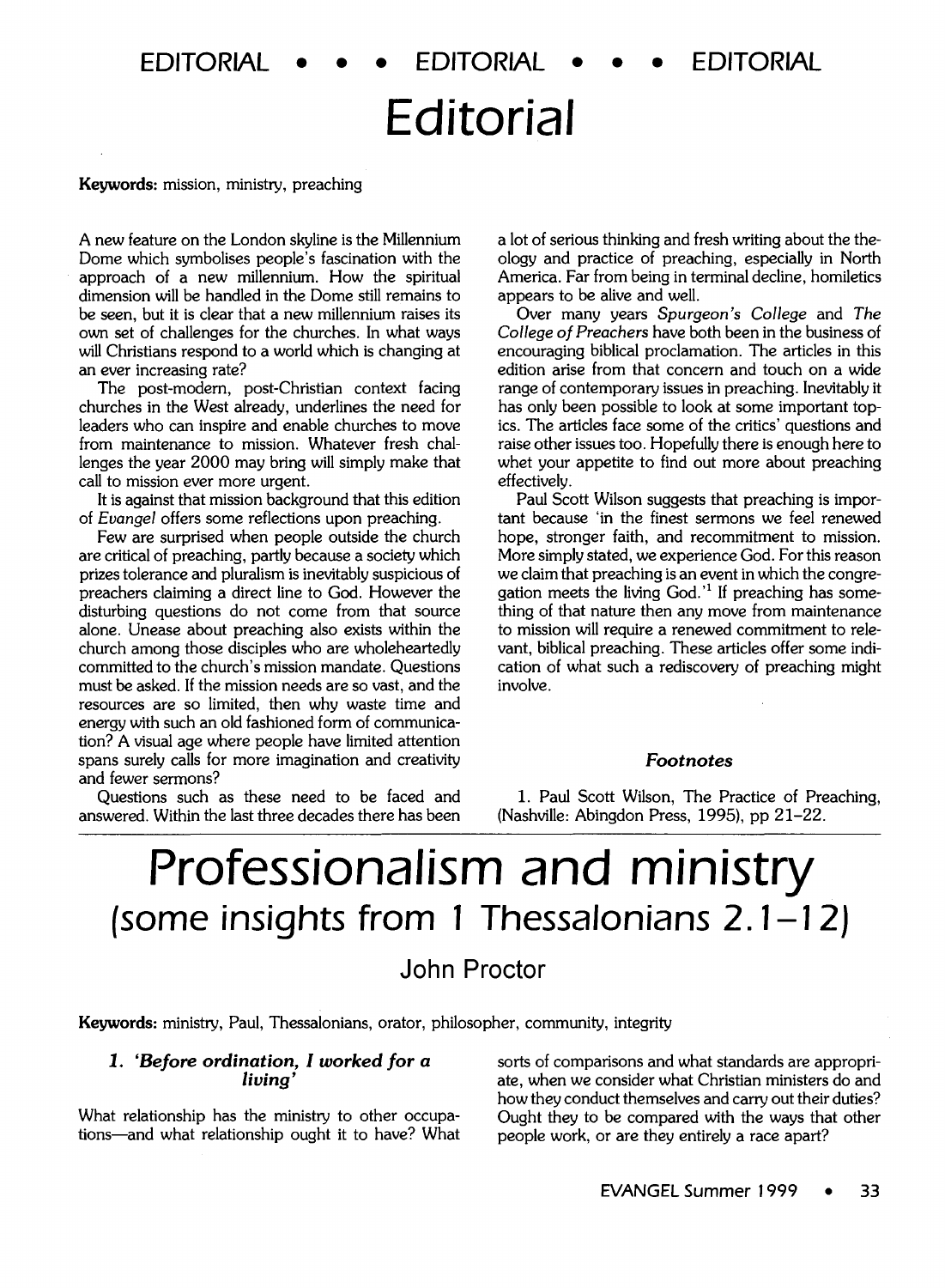## **MINISTRY** • • • **MINISTRY** • • • **MINISTRY**

An initial answer comes from the New Testament. St Paul compares the minister to a soldier, an athlete and a farmer (2 Tim.  $2:3-6$ ). He himself is a gardener and a builder (1 Cor. 3:6-10), a slave and an envoy (Rom. 1:1), a priest with a gift to bring to God (Rom.  $15:16$ ). The world of work is a rich source of comparison and metaphor, and its virtues are affirmed in numerous different ways. Ministry, it seems, can legitimately be likened to other occupations.

Of course Paul is referring to his own social context. What he says needs to be illustrated, and indeed 'translated' from his context to ours. That translation must be a double-edged activity. On the one hand we try to understand the tasks of which Paul was writing: farming, for instance. How did first century farmers work, and what features of their life is he stressing? Conversely, when we look at our own context, what milestones and measures can we use to assess what we do for God? When people look at us and make comparisons, which of these should we accept, and which should we rebut? Will twenty-first century ministers be looked on as gardeners and athletes? Or shall we be more often perceived as something like teachers, social workers, small business managers, or sales personnel? Does that matter, and what should we do about it?

By what standards, and in what guise, do we present ourselves and seek to be appraised? To what extent are we indebted to other occupations in understanding our own task, and how fully should we keep aware of their striving for excellence, in what we do ourselves? These questions—along with the recognition that they do not have a simple answer-seem to have occurred to Paul.<sup>1</sup>

At least that is the impression given by some recent work on 1 Thessalonians  $2:1-12$ . Two possible grids of interpretation have emerged. Each one connects Paul's description of the missionary work that he and his companions had done, to the language and outlook of another field of work. Paul, it seems, is using the standards and categories of another profession to describe his own ministry. The points he makes certainly help us to reflect on ministry itself. But more specifically they address the particular question of how gospel ministry relates to other kinds of work. Some possible answers appear, suggesting how and why the minister is—and is not—suitably characterized as a professional.

#### 2. Memories of a mission **The substance of the memories**

## The substance of the memories

The first chapter of 1 Thessalonians strikes a lively note of thanksgiving, speaking of the strong positive impact made by the gospel in Thessalonica  $(1:5f)$  and of the swift progress shown by the new Christians there, of their vigour, joyful commitment and steadfastness in adversity  $(1:7f.)$ . The second chapter then recalls how

that impact had come about, remembering the missionary work that Paul and his companions undertook in Thessalonica, and telling of how they had behaved. It speaks of the missionaries' arrival in Thessalonica  $(2:1-2)$ , of their motivation  $(3-4)$ , activity  $(5-6)$  and pastoral relationships  $(7-8)$ , of their self-support  $(9)$  and upright conduct  $( 10)$ , of the future expectation that inspired them  $(11-12)$  and the positive outcome of their  $mission$  (13f).

The verses tell of integrity, purpose, character and service. Paul speaks well of himself, and does so at some length. Why does he do this? He could be trying to distance himself from other itinerant teachers of the period—but there is still the question of purpose. The Thessalonian church does not seem to be threatened by strange teachers; their problems are very local. So why does Paul write as he does? Various reasons have been  $\mathbf{H}$  the pressure on the church after his departure on the church after his departure on the church after  $\mathbf{H}$ 

Had the pressure on the church after his departure  $(3:3)$  included attacks on his integrity? Indeed had his own hasty leaving of the city (Acts  $17:10$ ) led to misunderstanding and criticism, both within the church and in the wider local community? That sort of scenario could have evoked a personal apologetic of the kind given here. Nonetheless, I think the best explanation is more direct. Paul is establishing the pastoral credibility to issue some firm instruction later on, and giving some quidance in Christian conduct as he does so.

#### The setting of the memories

In structure I Thessalonians matches the pattern of Greek argument known as epideictic rhetoric.<sup>2</sup> This style of argument deals in praise and blame, pointing out (epideixis) the right and wrong, in order to lead the reader or hearer into proper paths of conduct. The ethical and moral instruction is not predominantly direct and persuasive (that style is called deliberative rhetoric), but arises indirectly from the matters chosen for praise and blame. So in this letter Paul praises the Thessalonians' own faith and behaviour  $(1:2f, 6-10;$  $2:13f$ ;  $3.6-8$ ;  $4:1$ ,  $9-12$ ;  $5:4$ ,  $11$ ), and his affirmations serve to encourage and instruct. Likewise the references in Chapter 2 to his own work have a similar purpose—they forge a bond of affection, and instruct by  $\mathsf{h}\mathsf{e}$ , these verses are verses and the tenses oscillates oscillates oscillates oscillates oscillates oscillates oscillates oscillates oscillates oscillates oscillates oscillates oscillates oscillates oscillates os

Firstly, these verses aim to bond. The tenses oscillate in  $2:1-12:$  verses 1f., 5-7, and 9-12a are past, 3f. are present, and  $12b$  looks to the future.<sup>3</sup> The impression is given (and surely intentionally) that the commitment Paul showed earlier remains alive. As he has cared in the past, he still cares. As they have trusted him before, they can trust him now. His love and commitment for the church are still there, as strong as they ever were. This is surely a sincere outpouring of affection and concern—but it is also a formal and purposeful part of the letter, a necessary basis for the instruction to be given in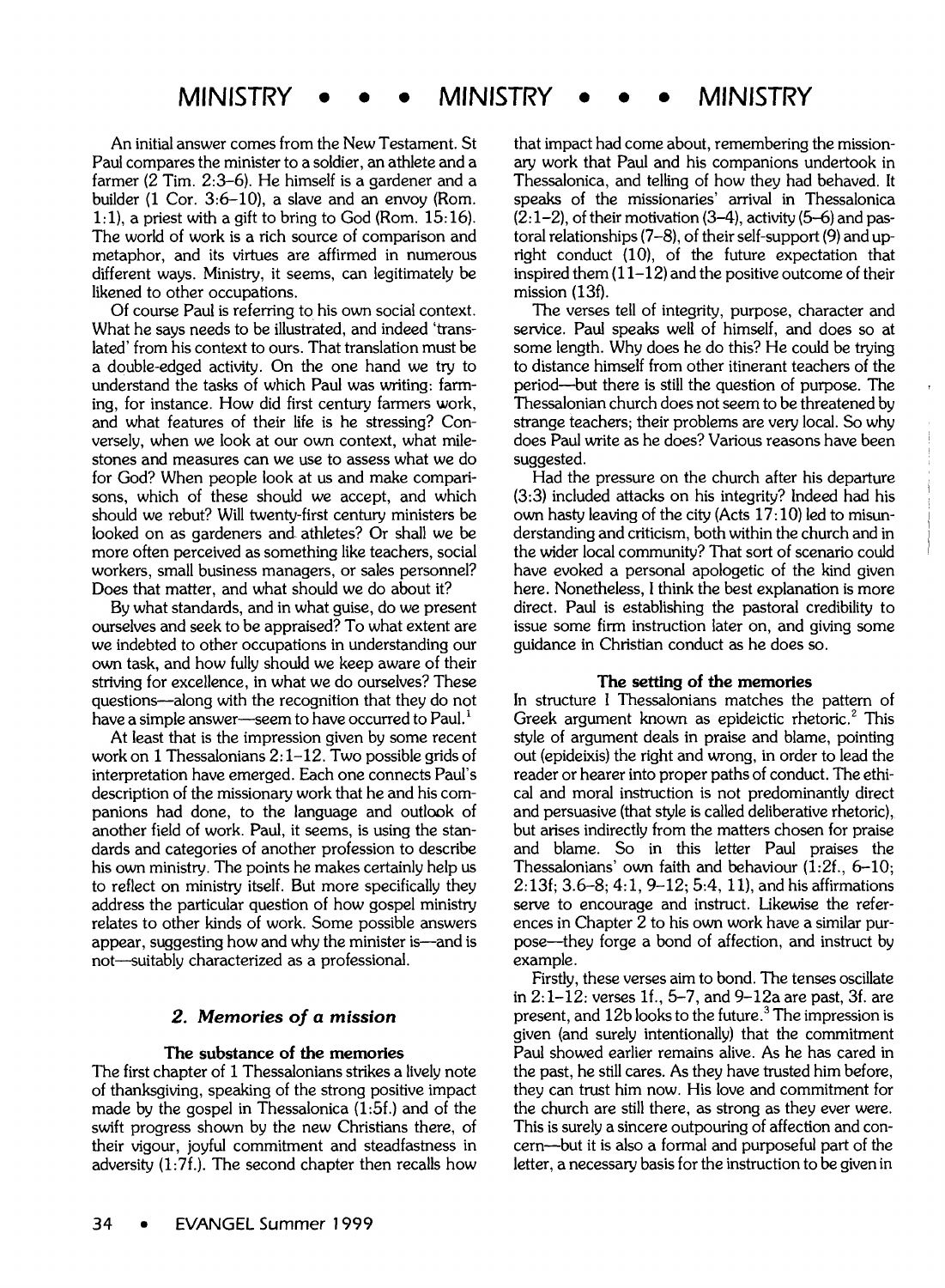the chapters ahead. The trust established here will provide a solid footing for the advice and pastoral teaching to come.

Then, secondly, this passage functions as a model. Both Paul's conduct during his visit, and the readers' own response, display the kinds of behaviour he wants to commend now. The commitment they showed before was good, and he wants them to continue in that vein. His own care, too, was a pattern for them to follow, in their care for one another. For he believes in imitation (1:6), in oopying good role models. He is aware of leadership in this new church, and he writes about care (5: 12-14). Surely what he says about his own caring is intended to be exemplary. This is a template for leaders to copy  $(1:6)^{4}$ 

#### *3.· Two background interpretations:*

Two recent studies have examined Paul's use of words and themes in these verses, against a background of contemporary culture. Bruce Winter has looked at the reputation of Greco-Roman orators, and Abraham Malherbe at philosophical movements in the classical period. Each of them has found significant parallels between what Paul writes here, and other literature of the time. We summarize them both-Winter first.

## *A. Winter: a special sort of speaker<sup>5</sup>*

The first clue that links text and background is the word *eisodos* (entrance) in 2: 1. 'Our coming to you was not in vain', says Paul, repeating the word he used in 1:9, 'the welcome we had among you'.<sup>6</sup> Paul had spoken boldly and directly when he came to Thessalonica (2:2) even though he had suffered badly for such preaching in his last port of call, Philippi. As a result his coming was not 'in vain' (2:1), no empty or fruitless arrival: indeed there were those who turned decisively from idolatry to God (1:9) and this point is taken up again by Paul in 2:13.

Similarly, a prominent orator of the period, who earned his living by travelling from place to place, would be concerned about the initial impact he would make in a town. He would plan his coming, his *eisodos,* and use the occasion to the fullest advantage he could. He would praise himself and his audience, win their confidence and respect, and-if all went well-would gain some profitable work: youths to educate, or legal cases to plead, or even offers of hospitality. The first impression was critical; it would be planned in an intricate and deliberate way.

Winter has found references to this sort of professional *eisodos* in literature of the age, and he argues that Paul adopts the term deliberately. Paul presents himself in a manner analogous to a professional speaker, but then goes on to develop a contrasting profile for himself, to accentuate the differences between his own work and that of an itinerant orator. The contrast comes through the many negatives in verses 3-6.

The apostles' motives are not 'deceitful, impure or devious' (3); their object is not to 'please people' (4), but God; they do not use words 'to flatter, or to cloak and serve greed' (5); nor are they 'striving for human praise' (6). All this can be explained, says Winter, from the public profile of orators of the time. Whatever may have been true of individuals, the profession as a whole had acquired a dubious and tainted public image. They were underhand and deceitful, it was said, speaking always to their hearers' pleasure and prejudice, concerned chiefly for money-making, driven too often by the vanity of public praise and honour. A certain notoriety had gathered around this calling.

So Paul starts to describe his ministry in a way that invites comparison. His *eisodos* was important, and indeed effective; it made quite an impact. In that sense he is like a travelling orator. Yet once that connection is made, the negatives he uses distance him from the unsavoury public image of the rhetorical profession. Having invited the comparison, he then shows just how great a contrast there actually is. In motive, method and aim, he goes about things in quite a different way.

Thus Winter's interpretation makes much of the negative comparisons between Paul and his culture. Paul is setting himself well apart from contemporary rhetoricians. A rather different picture, with more positive connections, has been offered by Malherbe....

#### *B. Malherbe: theory and therapy*

Many people today think of philosophy as a remote quest, not much involved with the mundane normality of daily living. It was not so, says Malherbe, in the worlds of ancient Greece and Rome. Intellectual work was concerned about the dealings of daily life. Philosophers were practical people, seeking to win adherents--not to communicate ideas alone, but to influence their hearers' whole lives for good. A philosophy was not just a kind of thinking, but a whole way of living.

To serve this aim there developed a philosophic tradition of pastoral care. Philosophers wanted to nurture their hearers in discipleship. So their writings attend to ways of doing this, and discuss the personal style a philosopher must adopt, if he is to attract and influence followers for good.<sup>7</sup> Malherbe finds many parallels to this philosophical pastoral vocabulary in Paul's writings-and the parallels are closest and most frequent in 1 Thessalonians 2.<sup>8</sup>

For example the 'opposition' faced at Thessalonica (2) is the Greek word *agon-a* battle or struggle. Some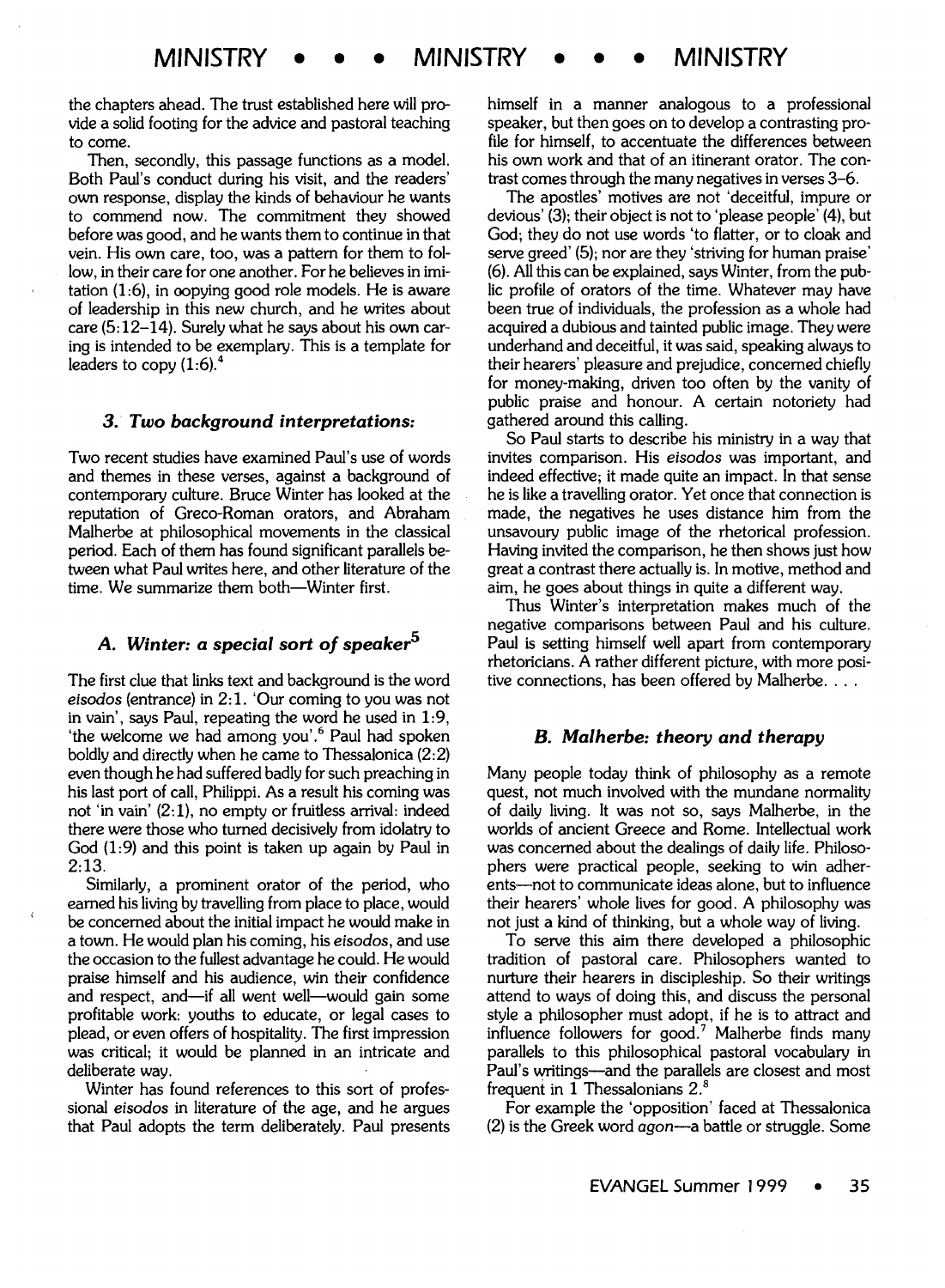Cynic philosophers looked on life as a 'battle', and the man who feared the 'insult' (2) of the crowd would shrink from the contest. In the face of such insult it is creditable to be 'direct and bold in speech'  $(2)$ .  $\degree$  Some people's speech is empty but Paul's was 'not in vain' (1).

It was reckoned important for philosophers to be 'pure' and 'guileless' (3). 'Flattery' and 'greed' (5) were characteristics the best would try to avoid. 'Hardness' (7, one English translation is 'burdensome' but among the philosophers the term denoted a toughness in pastoral style) was a method Paul avoided; he favoured 'gentleness' (7).<sup>10</sup> Indeed the picture of pastoral care as 'motherly nursing' (7), a role both of protection and nourishment, is a philosophical one.

Thus there are a host of common terms. Malherbe then considers why so many of Paul's words and ideas are also found in philosophy. He argues that Paul is drawing on ideals and patterns of nurture within his culture. Paul may use the philosophical traditions somewhat unreflectively and instinctively, but he uses them with purpose. He speaks of his Christian activity and vision in ways that echo the academic and pastoral discourse of his time. He believes that his work as a Christian pastor 'corresponds to the best standards in moral education in the Greco-Roman world'. 11 His substance derives from the gospel, but his description of his work connects with wider perceptions of good educational practice, with the best canons of moral formation in the surrounding society.

Malherbe is not trying to recast Paul as a philosopher. His point is rather that Paul discusses Christian work in terms that invoke high and recognized standards of philosophical practice. Paul compares himself, by the language he uses, with the aspirations and excellence of a parallel vocation.

## C. *Orators and philosophers: chalk and cheese?*

So we have two grids of interpretation. According to Winter Paul uses the public reputation of the travelling orators in a predominantly negative way, and-apart from his positive use of the term eisodos-discusses his own ministry in contrast to theirs. For Malherbe, Paul's comparisons are chiefly positive, and his counterpoint is in the pastoral methods of the philosophical schools.

How distinct are these two interpretations? Does one set aside the other, as Winter argues? $12$  I tend to think them related to one another, and am disinclined to press Winter's objection. Indeed Winter argues elsewhere that the object of Dio Chrysostom's attacks (in a passage which both he and Malherbe have discussed) are the sophists of Alexandria: these men constituted 'a specific group of public orators', but they also presently 'stood in the place of the traditional leaders of the *po/is,* 

namely the philosophers'.<sup>13</sup> Thus there was a succession through time, within a common tradition. Certain orators were doing badly what the great philosophers might have done well. (One might hear a very similar argument if an adherent of, say, a political cause were to praise its ideals and founders, while lamenting the miserable torch-bearers of his or her own day.)

So Paul might-with all consistency-have referred positively to the best of the philosophical tradition, while implicitly distancing himself from certain current practitioners. Indeed both of those allusions, the affirmative and the critical, could help him to explain and defend his own work. Perhaps he is writing with a broad reference, on the one hand claiming to follow the best ideals of the Greco-Roman intellectual tradition, and on the other distancing himself from the worst of present practice. In which case both Malherbe and Winter offer helpful insight into 1 Thessalonians.

## 4. An apostle apart<sup>14</sup>

Notwithstanding all the above, it is pretty clear that some of Paul's perspectives on ministry cannot be paralleled in the philosophical writings. His Christian understanding and commitment lead him in directions that are quite distinct.<sup>15</sup>

His positive appeal to his own example (1:5f.), within a pattern of imitation that links the whole Christian family (2: 14), and comes ultimately from Jesus Christ (1:6), shows both a confidence and a network of template and example that surpass much in philosophy. His commitment to hard work and self-support (2:9) might have been honoured as virtuous by many of the philosophical thinkers---but few of them seem to have taken this way themselves. Like philosophers, he was bold in speech, but he did not attribute this to his own intrinsic freedom or personal attainment; rather he drew courage from God (2:2). In the face of opposition he sees no place for an abrasive response, as some philosophers occasionally did; he does not feel the need to match insult with severity or denunciation.

Paul's commitment to community is distinctive. The Stoic philosophers' slogan was 'self-sufficiency', and the Cynics' concern was freedom; both of these emphases allow quite an individual interpretation. Whereas Paul wanted to foster communal life, a life that bound people tightly together in Christ. He uses family language, rather than the vocabulary of friendship, to describe Christian relationships (2:11, 17; 4:6 9f., 13; 5: 1, 12, 14, 25, 26, 27), 16 and he derives this, at root, from the Fatherhood of God by which the Christian community lives  $(1:1)$ . His appeal to God as witness of his actions and inner motives (2:5, 10) is more Jewish than Greek.<sup>17</sup>

Finally his eschatological horizon is a vital part of the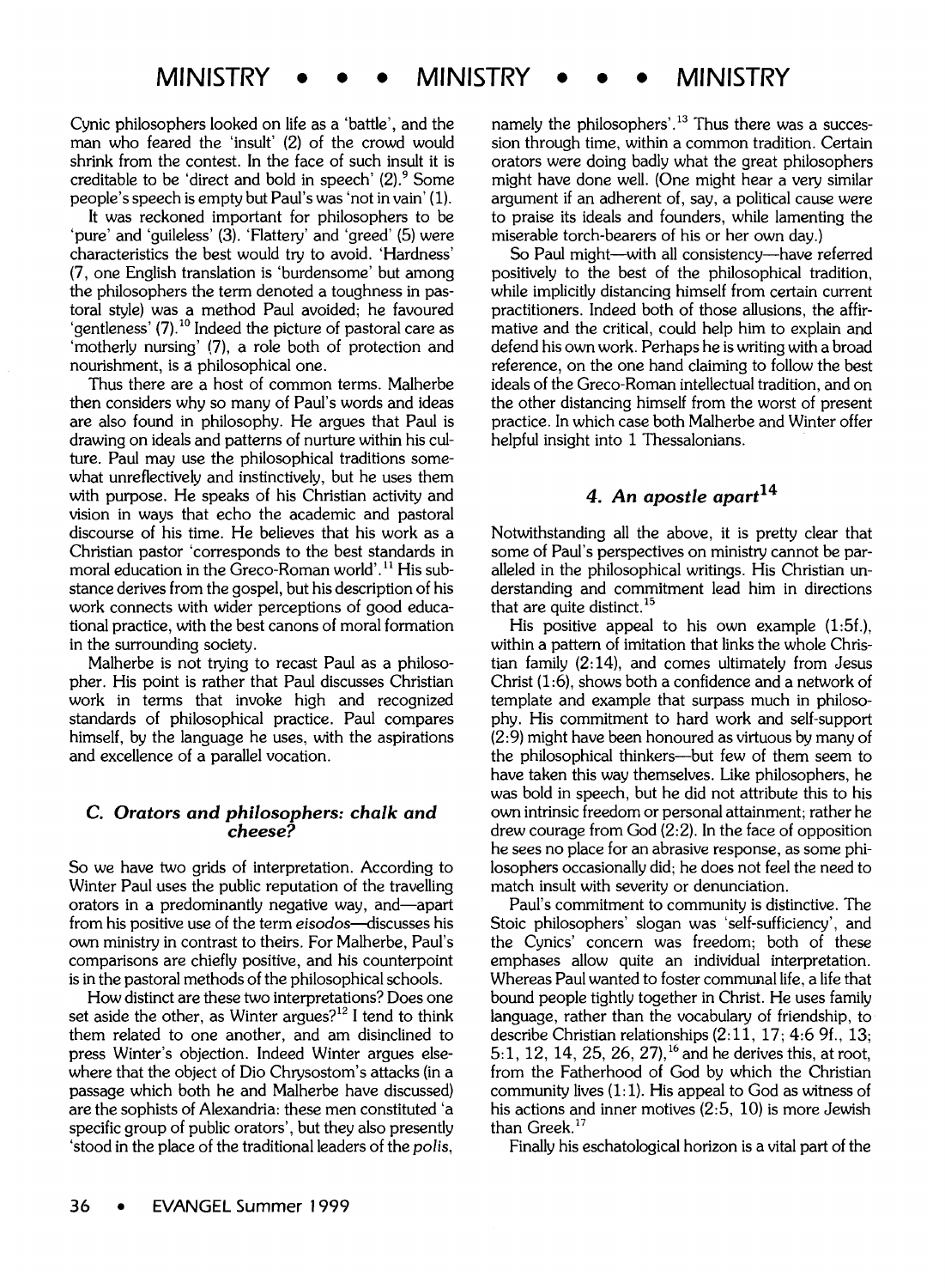way he thinks and cares. He is a man of the resurrection, shaped by Easter and looking forward to fuller participation in its triumph  $(4:17)$ . The call of God to kingdom glory  $(2.12)$ , the summons to holiness on the journey (4:7), and the prospect of sharing heaven's joy with the people he has won to faith  $(2:19f, 4:17)$ , motivate him in ways that go beyond the scope of available comparisons in secular literature.

## **5.** *Just the job*

So 1 Thessalonians 2: 1-12 describes ministers' work and how they do it, in ways that invite comparison with the work of others. Which of Paul's points apply to us? Some suggestions . . .

## *A. Standing*

Paul recalls his work in the past, in order to create trust in the present. He earns his credibility by what he has done. We too live with this link, between past and present. People judge ministers by their experience of ministers. Often we ourselves benefit from this, when trust which others have earned is transferred to us. Sometimes the reverse applies, and we get saddled with blame and ill-will that colleagues have generated (whether justifiably or not) long before our time. In due course we establish our own trust, as Paul had to in Thessalonica. People weigh up what they see in us, of commitment and care, of insight and integrity, and they trust us, or withhold their trust, by what they have found.

### *B. Standards*

Paul expounds his personal care in relationship to the best of philosophic practice. He wants to be seen as competent and commmited by the best available standards of society. Are we seen to be competent in our manner of work? For example . . .

What do school-teachers in the congregation think of the way we talk to children in church? What would an actor or speech therapist have to say about how we use our voice? How would an accountant judge our stewardship and record-keeping with any church money we have to handle? Compared with social work standards, are we careful in the ways we deal with people, and with their confidences? Do our church activities for young people follow the best practice for child protection? If we interview and employ people in the church, do we ensure fairness and impartiality in a defensible way?

Of course we don't want to swallow secular methods and ideologies hook, line and sinker. And we can't excel in every area, as if we were specialists. But we ought to do the best we reasonably can. If we don't meet normal secular expectations in some of our dealings with people, is that because of genuinely different conviction (which would be fair enough), or because we don't take the trouble to learn? If people find us slack in matters they understand, will they think of us as careless all round? And shall we lose some credibility across the whole range of our ministry? To aim for recognizable competence seems to me both a biblical value, and a continuing call.

## **C.** *Separation*

Paul took pains to set himself apart from the worst examples of bad professional practice. His concerns were integrity, openness, straightforwardness and sincerity. We too live in a sceptical age. Heroes and stars are not all they seem. People are unwilling to believe the best about public figures, and perhaps the ministry has been caught hard by that scepticism-harder than some other occupations. 18 It may take time for people-especially people new to Christian things-to believe in our integrity, and we ought always to think carefully about whether, where and how we are likely to be misunderstood. While the detail of that will often depend on local and personal factors, we must surely be careful to conduct all our dealings, wherever we are and whoever we are with, in ways that indicate honesty and foster trust.

## **D.** *Scrutiny*

Paul is a man under inspection. 'We have been tested and approved by God,' he says. 'God tests our hearts' (2:4). The Greek word *dokimazo,* used twice in v. 4, is about a quality control process. It means 'to prove by testing, to check and find good'. Quality control is a movement of our times; the principle of inspection is gaining ground in many occupations and spheres of life. The church has been, in some respects, a pioneer in this field: the pastoral oversight of congregations by area leadership is a healthy feature of various denominations. But the ideal is not always assiduously practised, nor warmly welcomed $19$  Ministers in particular often seem to be rugged individuals who certainly don't need anyone telling us what to do.

There is, of course, good reason for some hesitancy. Paul stresses accountability to God in this verse, not to human authority, and the application to human testing is not direct. But perhaps the wider point he makes, that the church is not ashamed to be compared with good professional standards of the day, should cause us to think seriously about how we use appraisal. Indeed Paul's apparent freedom from human authority may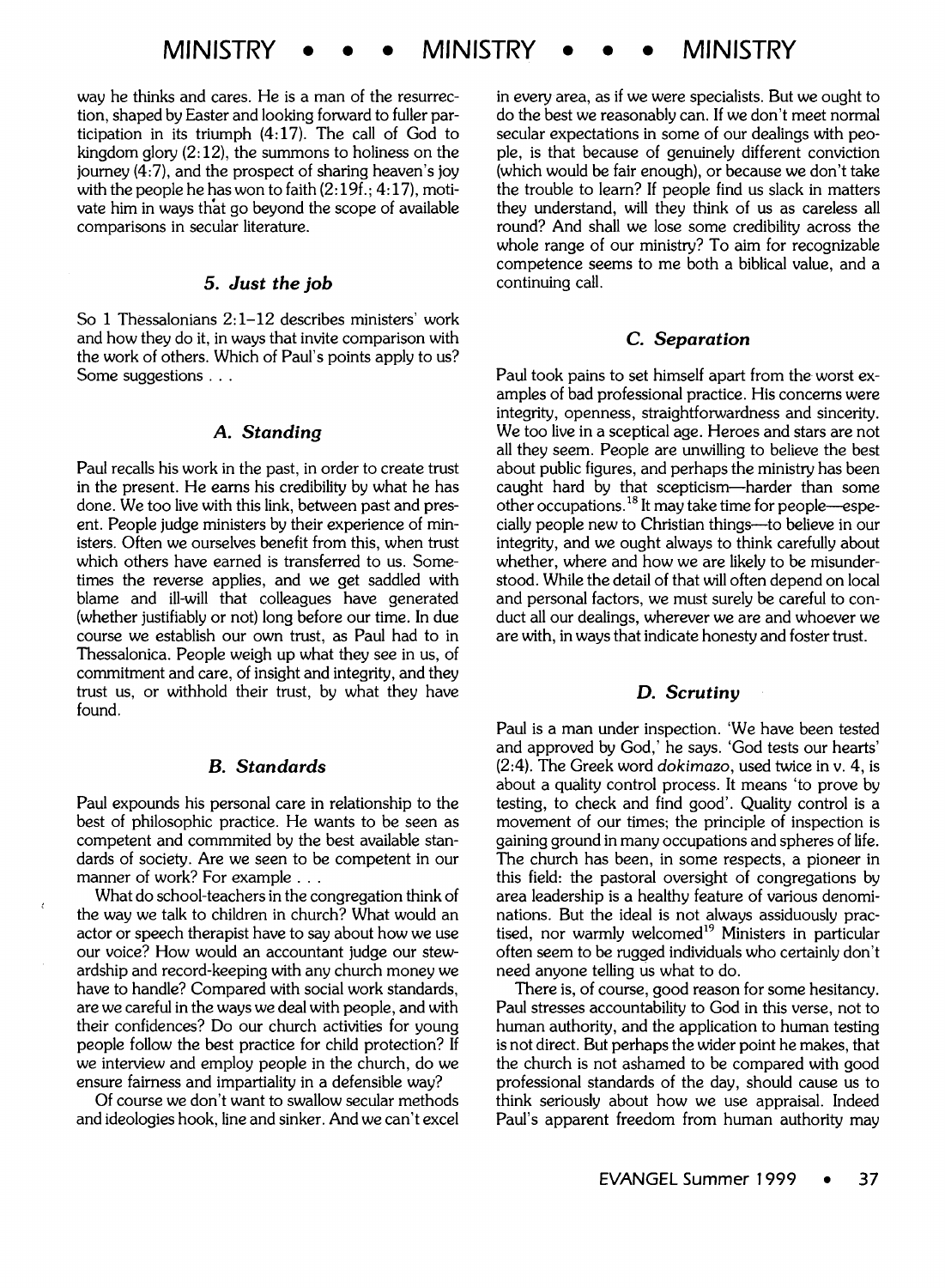have been more appropriate to a context of pioneer mission, scattered churches and slow communication, than it would be in a pastoral setting now. I doubt whether 1 Thessalonians 2:4 is a real get-out clause.

## *E. Stipend*

In some churches stipendiary and non-stipendiary ministers work side by side, and occasionally the NSM is made to feel the poor relation. Paul seems to think that, in a missionary situation at least, the non-stipendiary style has certain advantages; the gospel can be shared without any immediate need for the converts to support the preacher. He would have little time for anyone who thought (as some Corinthians seem to have done  $[1 \text{ Cor. } 9:12; 2 \text{ Cor. } 11:7-11]$  that unpaid ministry is second-rate. So far as he is concerned, a volunteer for the gospel can be as effective a representative of Christ as someone who earns a living from the faith. Money does not (of itself) make ministry.

## *F. Beyond professionalism*

With Paul, ministry was fuller than any professional comparison could properly express, and it remains so today. The language of family-brothers and sisters in Christ-still applies. You can change your friends, and detach yourself from your professional commitments, but you never cease to belong to your family. Of course responsibilities in a family can be reassigned, and blessed indeed is the minister who can move on or step aside when the time comes. Nonetheless, the work we do for Christ and his church arises from an intimate and profound relationship, which we have chosen but not created, and which we cannot deny or desert. That, I think, takes us deeper than any professional relationship is likely to do. It gives opportunities and demands, and problems too. Our identity is involved, not merely our ability or personality.

Finally (in both senses) the future dimension is vital. The work of the ministry has an eternal horizon and purpose. So, rightly understood, does the vocation of any Christian person, but that arises in most cases from the faith brought to it rather than from the profession's own expectations. Whereas Christian pastoral care is necessarily carried out in a spirit of hope. That supplies an urgency and a note of expectancy. Every moment and every encounter is an element in a larger picture. Nothing is really small, and no single incident need be overwhelmingly great.

Professional ministers? Yes, if we mean that a certain trust goes with the office, that we strive for competences which bear comparison to proper standards elsewhere, that we are careful to sustain a personal profile

above reproach, and that we are willing to be tested. But a professional understanding falls short at some important points: finance, family and the future. Money does not make a ministry. The people we serve are our brothers and sisters, and claim us as people, not merely as experts. Our work is set against the backdrop of eternity, towards which we move in patience and hope. As God calls the church into his kingdom and glory (2:12, the brothers and sisters whom we look forward to meeting there may surely be our glory and joy, here and now  $(2:20)$ .

## *Bibliography*

R. Jewett, *The Thessalonian* Correspondence (Philadelphia: Fortress, 1986).

## *Footnotes*

1 The suggestion that Silas or Timothy contributed to the content, and not just to the address  $(1:1)$  of 1 Thessalonians, seems to me quite sensible, although not proven. However, that question is not very important for this piece, and I shall simply write 'Paul', to refer to the author or authors of the letter.

2 See Wanamaker, pp. 46-52. Jewett's analysis (pp. 71-78) is similar, though not identical in every detail.

3 The verbal form *eudokoumen* (8) could be either present or past imperfect, and we cannot be certain which it is. The imperfect seems to fit the context better-but would be somewhat anomalous, since all the other past tenses in this paragraph are aorist. If *eudokoumen* is present, then there is a double oscillation in the passage, from past, to present (3f.), to past, to present (8), and back to past. If *eudokoumen* is imperfect the passage only once oscillates, but the main point, about the purpose and effect of the oscillation, still stands.

4 More fully in Malherbe, ' "Pastoral Care" in the Thessalonian Church'.

5 Winter, 'The Entrance and Ethics of Orators and Paul'.

6 The quotations are from the RSV; in this version the two words that render *eisodos* differ, so that the repetition in the Greek is lost. The NEB has 'visit' in both verses, which catches the repetition, but loses the sense of 'arrival'.

7 Malherbe, *Paul and the Popular Phihsophers,*  Chapters 3-5, particularly Chapter 5. Also Malherbe, 'Hellenistic Moralists and the New Testament', pp. 301-304.

8 Many of the parallels that follow are drawn